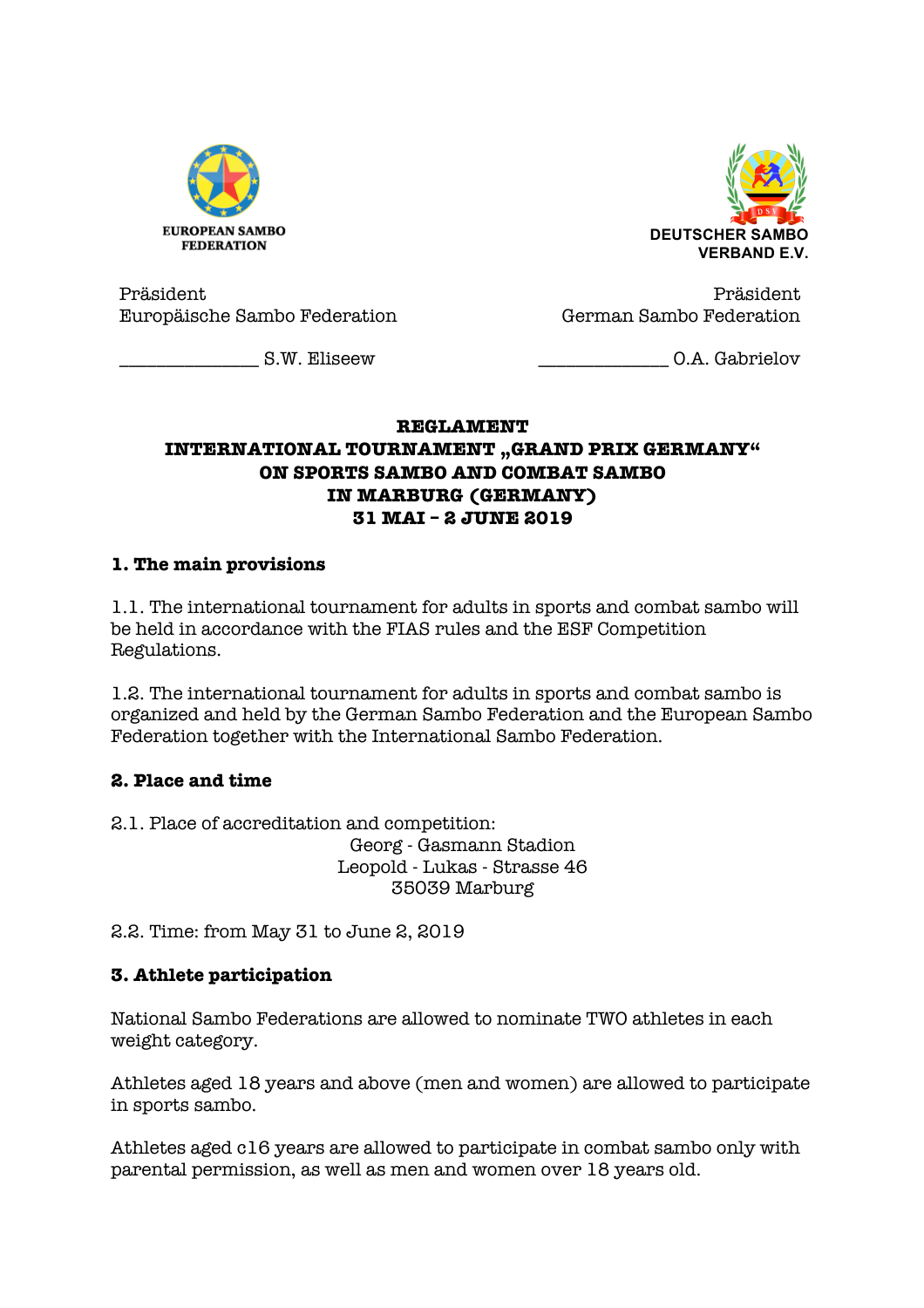#### **4. Participation in competitions**

```
The maximum quota per federation depends on the number of participants 
with the following composition:
women - 18 (sports);
men - 36 (18 sports sambo + 18 combat sambo);
young men - 18 (combat sambo);
women - 18 (combat sambo);
Federation President - 1;
team leader - 1;
coach - 9;
doctor - 1;
the judge - 1.
```
A) Preliminary applications for participation with the number of participants must be sent to the organizing committee of the competition no later than April 15, 2019 in accordance with Appendix 1.

B) The German Federation of Sambo will provide visa support only to those delegations that will provide lists of participants no later than April 15, 2019 in accordance with Appendix 2.

C) Applications for transfer must be submitted to the Organizing Committee from April 8 to May 15, 2019 in accordance with Appendix 3.

D) Final applications for registration of athletes and weight categories should be submitted to the organizing committee no later than May 15, 2019 in accordance with Annex 4.

5. Specifications

5.1. Weight categories:

Sport Sambo (men): 52 kg, 57 kg, 62 kg, 68 kg, 74 kg, 82 kg, 90 kg, 100 kg, +100 kg

Sports Sambo (women): 48 kg, 52 kg, 56 kg, 60 kg, 64 kg, 68 kg, 72 kg, 80 kg, +80 kg

Combat Sambo (boys) 16 - 17 years: 52 kg, 57 kg, 62 kg, 68 kg, 74 kg, 82 kg, 90 kg, 100 kg, +100 kg

Combat Sambo (women): 48 kg, 52 kg, 56 kg, 60 kg, 64 kg, 68 kg, 72 kg, 80 kg, +80 kg

Combat Sambo (men): 52 kg, 57 kg, 62 kg, 68 kg, 74 kg, 82 kg, 90 kg, 100 kg, +100 kg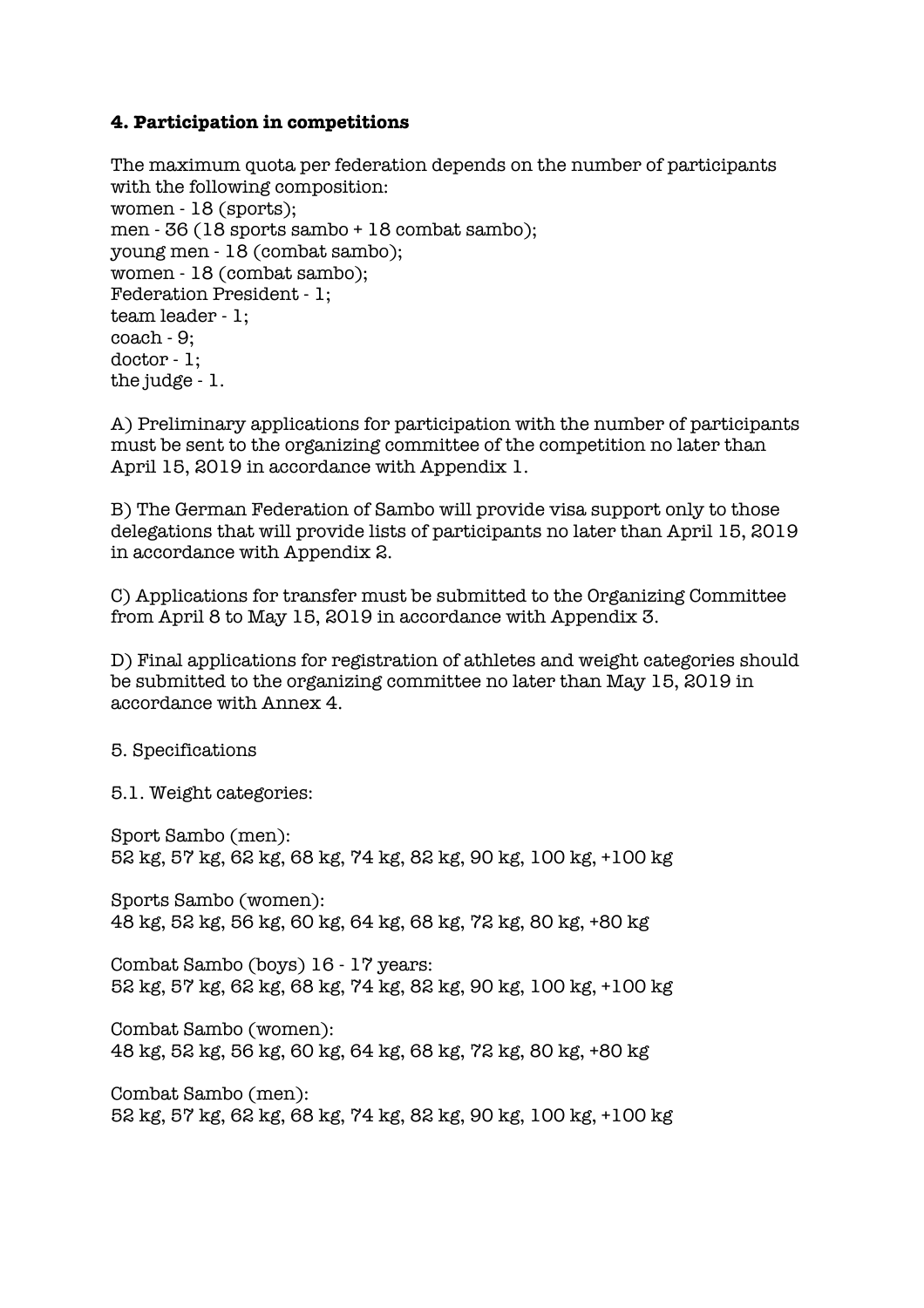5.3. Each athlete must undergo a medical examination in their own country before leaving for the competition.

5.4. The Organizing Committee guarantees the provision of first aid to all members of sports delegations.

5.5. Personal competitions are held in groups according to the system of withdrawal and solace.

5.6. All members of national delegations are required to provide health insurance during accreditation. Athletes without insurance will not be allowed to compete. Athletes without health insurance can purchase current insurance from the Organizing Committee of the competition during the accreditation.

5.7. According to the invitation of the ESF, international referees are allowed to participate in the competition.

5.8. Each national delegation must hand over to the organizing committee a CD with a national anthem and two national flags  $(1 * 2 m)$ .

5.9. Participants of the official competitions of the ESF must have a patch on the jacket with the name and surname (maximum 12 letters) and the name of the country.

The patch must be purchased at: www.sambobacknumber.com

6. Financial conditions

6.1 Each member of the delegation must pay 20 Euros per person for participation in the competition.

The cost of transfer Airport / railway station-hotel-sports complex and back - 20 € per person.

National Federations must resolve all financial issues with the Organizing Committee no later than May 15, 2019.

Sambo national federations must first make a payment using a bank transfer according to the following details:

| Name of the organization: | Deutscher Sambo Verband e.V.                                 |
|---------------------------|--------------------------------------------------------------|
| Organization Address:     | Josselinstrasse 4, 55232 Alzey                               |
| Account Name:             | IBAN: DE59 5535 0010 0021 4515 89<br><b>BIC: MALADE51WOR</b> |
| Bank's name:              | Sparkasse Worms - Alzey - Ried                               |
| Bank address:             | Lutherring 15, 67547 Worms                                   |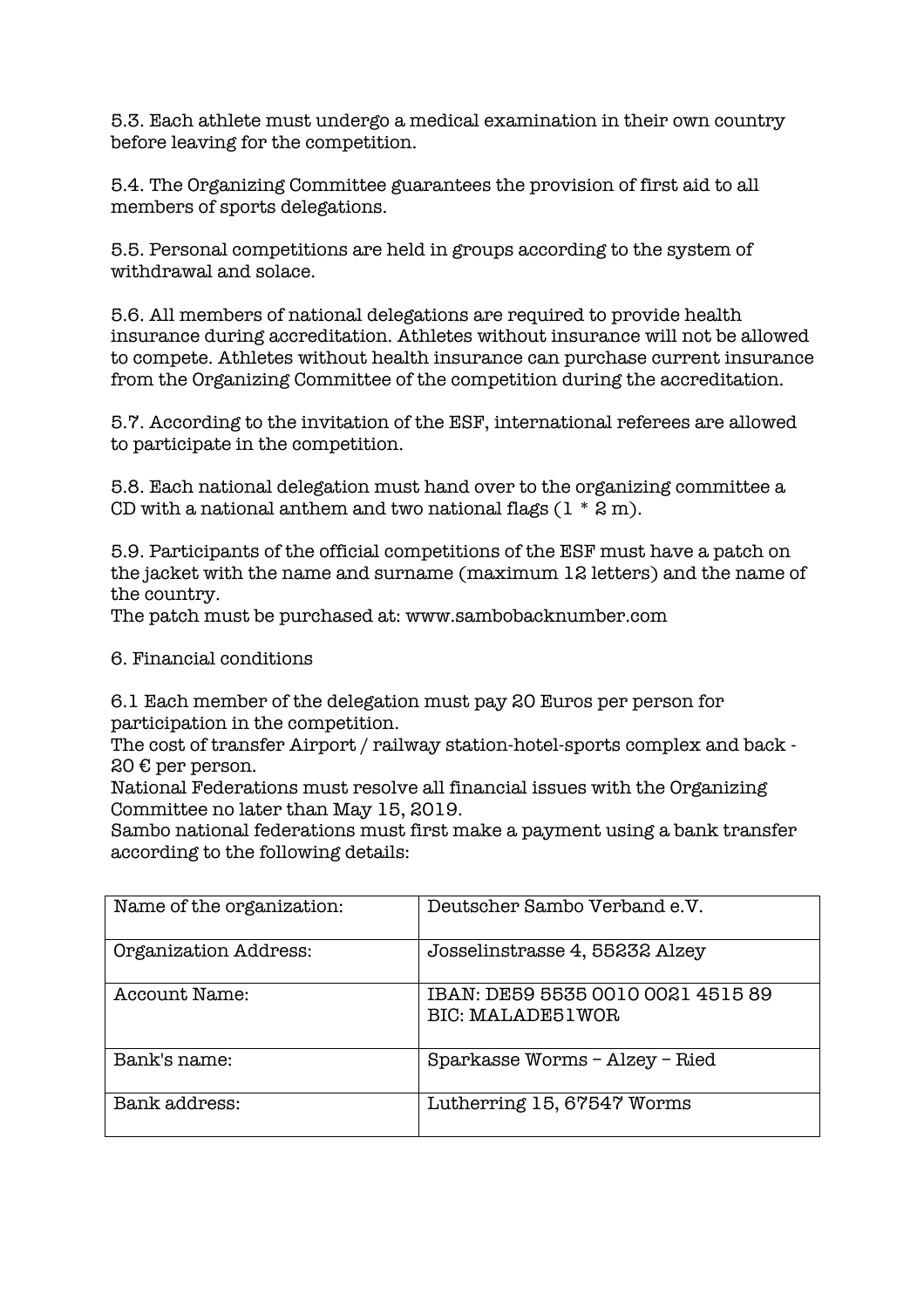6.2 All competitors who are not included in the application before May 15, 2019 will have to pay 50 Euro for participation in the competition.

6.3 The Organizing Committee provides accommodation and meals for the President of the FIAS and ESF.

6.4 The GSF pays for the work of the judges during the competition.

6.5 Applications for participation of athletes are submitted to the E-mail of the organizing committee: info@samboclub.de or see below. Contacts of the Organizing Committee.

6.6 Each National Sambo Federation must pay annual membership in FIAS and EFS, in accordance with the provisions of FIAS and EFS.

7. Awarding of winners

7.1 Winners and prize-winners of the competition will be awarded with medals and diplomas, as well as valuable gifts.

8. Official ceremony

8.1. During the official awards ceremony, athletes must be in red.

8.2. In honor of the winners will be raised the national flag and play the national anthem.

8.3. Representatives of national federations will be allowed into the VIP-zone only in appropriate clothing, entrance to sportswear will be prohibited.

We kindly ask you to send all applications in time to ensure that the event is held at the proper level.

Contacts of the Organizing Committee:

Oleg Gabrielov :: +49 152 537 15991, E-mail: info@samboclub.de Olena Liepold: +49 176 306 38232, E-mail: olena.liepold@gmail.com Valeri Hempel: +49 157 531 58239, E-mail: info@samboclub.de Helge Ian Molt: +49 163 337 7783, E-mail: helge.molt@gmx.de Björn Bachmann: +49 171 147 4432, E-mail: bacher79@gmx.de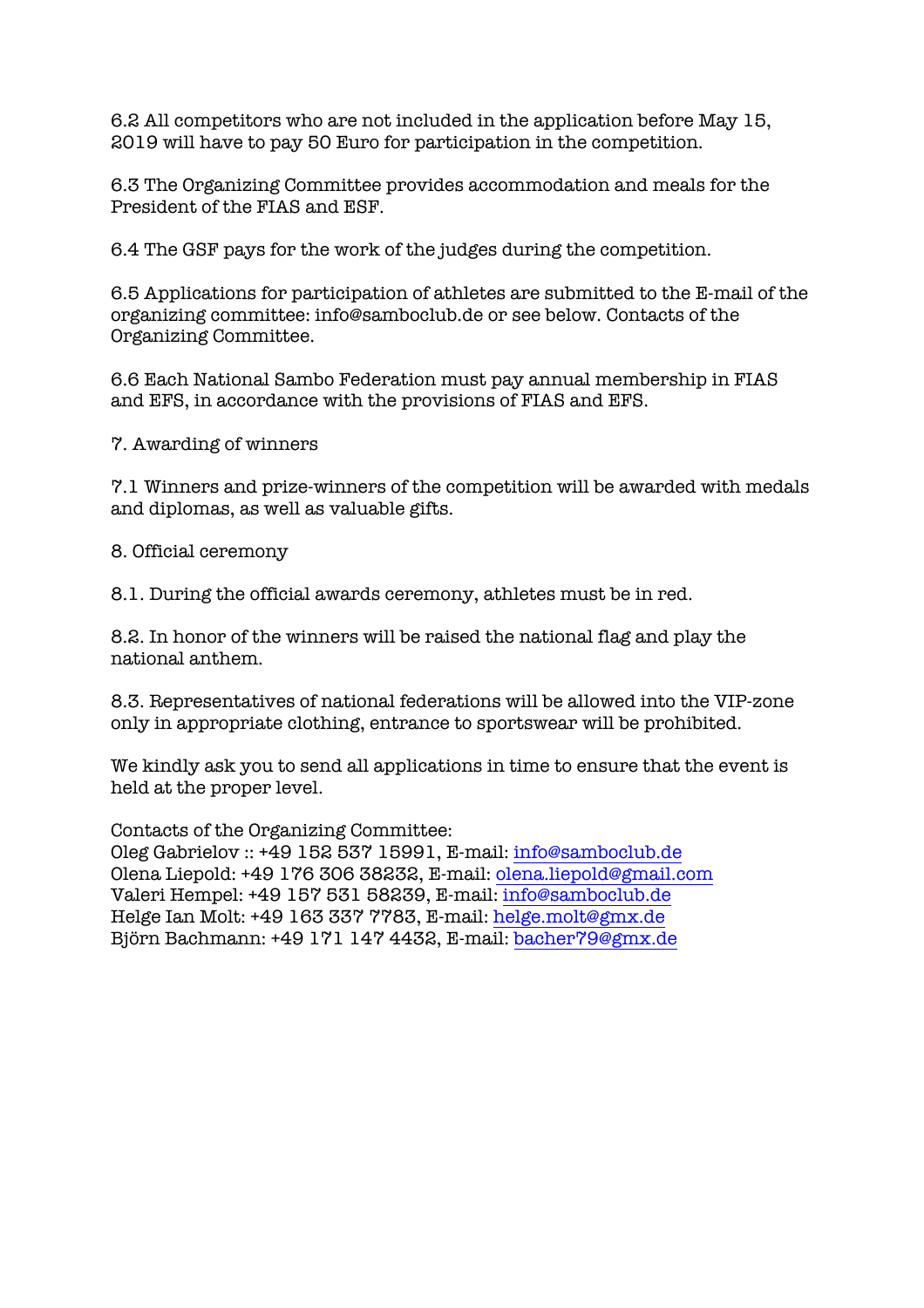Recommended hotels in Marburg and its surroundings for the duration of the competition:

Hotel Restaurant Cala Luna: 2 - Sterne Hotel Alte Kasseler Str. 66, 35039 Marburg • 06421 590680 ab 79,00 Euro

Hotel Tusculum + 49 (0) 642122778 Gutenbergstr. 25, 35037 Marburg an der Lahn ab 68,00 Euro info@tusculum.de

Hotel Marburger Hof: 3 - Sterne Hotel Elisabethstraße 12, 35037 Marburg • 06421 590750 ab 65,00 Euro

Elisabeth Bräu (Pension) Steinweg 45, 35037 Marburg • 06421 1830544 ab 56,00 Euro

Stümpelstal: 3 - Sterne Hotel Stümpelstal 2, 35041 Marburg • 06420 9070 ab 67,00 Euro

Youth Hostel Marburg One - 06421 6977111 Bahnhofstraße 33a, D-35037 Marburg ab 20.00 Euro info@hostel-marburgone.de;

Hotel Marburg zu Hostel - 06421 6977111 Preisen von Privatzimmer: ab 27.50 Euro

Jugendherberge Marburg - 06421 23461 ab 23,00 Euro Jahnstr. 1, 35037 Marburg / Lahn